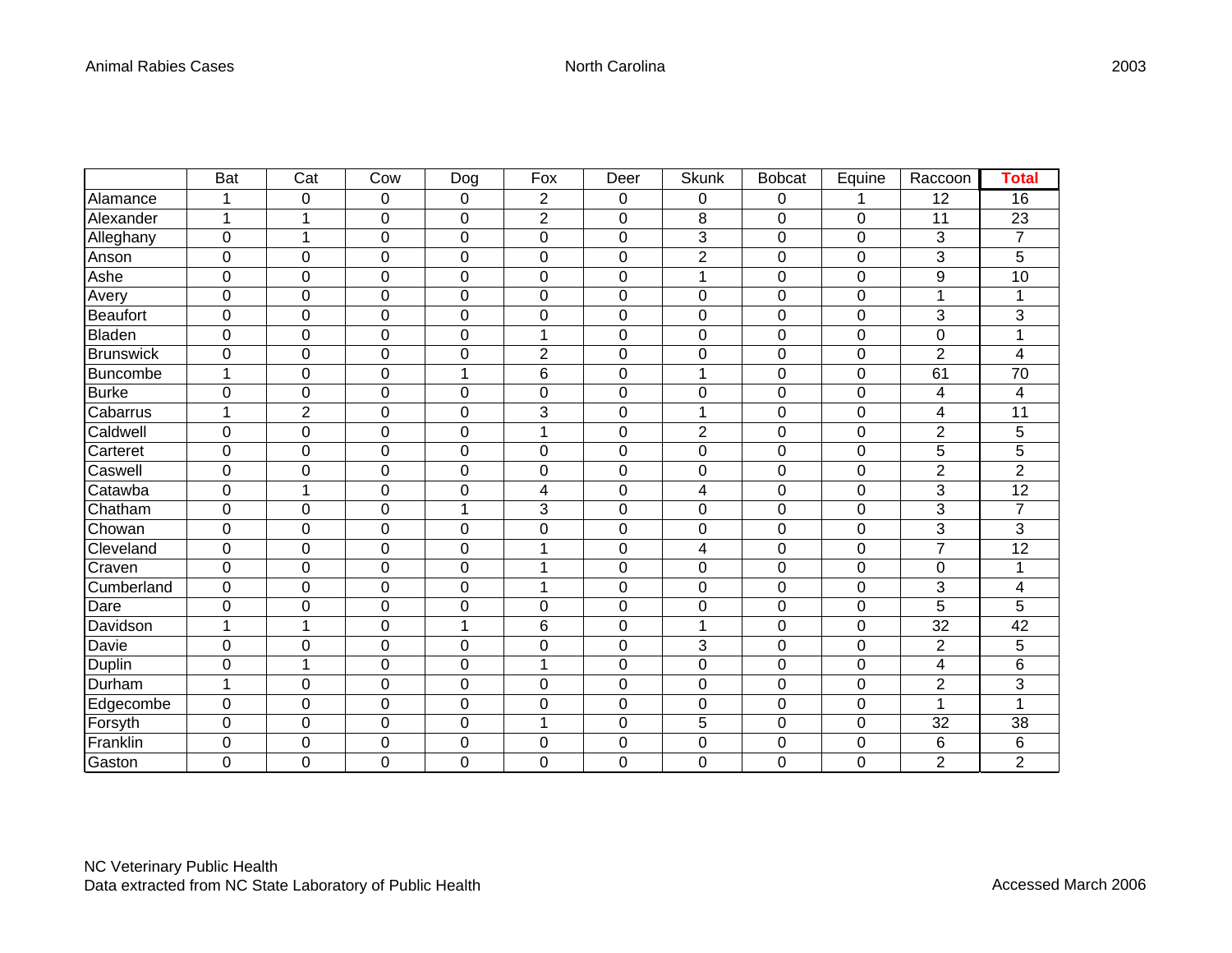|             | Bat            | Cat              | Cow      | <b>Dog</b>  | Fox            | Deer        | Skunk          | <b>Bobcat</b> | Equine         | Raccoon          | Total          |
|-------------|----------------|------------------|----------|-------------|----------------|-------------|----------------|---------------|----------------|------------------|----------------|
| Granville   | 0              | 1                | 0        | 0           | 0              | 0           | 1              | 0             | 0              | 1                | 3              |
| Guilford    | 0              | 1                | 0        | 0           | $\overline{2}$ | 0           | 4              | 0             | 0              | 13               | 20             |
| Halifax     | $\mathbf 0$    | $\mathbf 0$      | 0        | 0           | 0              | $\mathbf 0$ | $\mathbf 0$    | $\mathbf 0$   | $\mathbf 0$    | 1                | 1              |
| Harnett     | $\mathbf 0$    | $\mathbf 0$      | 0        | 0           | 0              | 0           | $\mathbf 0$    | $\mathbf 0$   | 0              | 1                | $\mathbf{1}$   |
| Henderson   | 0              | $\mathbf 0$      | 0        | 0           | 0              | 0           | $\mathbf 0$    | $\mathbf 0$   | 0              | 9                | 9              |
| Hoke        | $\pmb{0}$      | $\mathbf 0$      | 0        | 0           | 1              | 0           | $\pmb{0}$      | $\mathbf 0$   | 0              | $\boldsymbol{0}$ | 1              |
| Hyde        | $\mathbf 0$    | 0                | 0        | 0           | 0              | 0           | $\mathbf 0$    | 0             | 0              | 1                | 1              |
| Iredell     | $\mathbf 0$    | $\mathbf 0$      | 1        | 0           | 1              | 0           | 5              | $\mathbf 0$   | 0              | 8                | 15             |
| Jackson     | $\overline{0}$ | $\overline{0}$   | 0        | $\mathbf 0$ | 0              | 0           | $\mathbf 0$    | $\mathbf 0$   | 0              |                  | 1              |
| Johnston    | 0              | $\mathbf 0$      | 0        | 0           | 1              | 0           | $\mathbf 0$    | $\mathbf 0$   | 0              | 1                | $\overline{2}$ |
| Jones       | 0              | $\mathbf 0$      | 0        | 0           | 0              | 0           | $\mathbf 0$    | $\mathbf 0$   | 0              | $\overline{2}$   | $\overline{2}$ |
| Lenoir      | $\mathbf 0$    | $\mathbf 0$      | 0        | 0           | 0              | 0           | $\mathbf 0$    | $\mathbf 0$   | 0              | 5                | 5              |
| Lincoln     | $\mathbf 0$    | 0                | 0        | 0           | 0              | $\mathbf 0$ | $\mathbf 0$    | $\mathbf 0$   | 1              | 1                | $\overline{2}$ |
| Madison     | $\mathbf 0$    | $\overline{0}$   | 0        | 0           | 0              | 0           | $\mathbf 0$    | $\mathbf 0$   | 0              | 3                | 3              |
| Martin      | $\mathbf 0$    | $\mathbf 0$      | 0        | 0           | 1              | 0           | $\mathbf 0$    | $\mathbf 0$   | 0              | $\mathbf 0$      | 1              |
| McDowell    | 0              | $\pmb{0}$        | 0        | 0           | 0              | 0           | $\mathbf 0$    | $\mathbf 0$   | 0              | 3                | 3              |
| Mecklenburg | 9              | $\overline{2}$   | 0        | 0           | 5              | 0           | $\overline{2}$ | $\mathbf 0$   | 0              | 32               | 50             |
| Montgomery  | 0              | $\mathbf 0$      | 0        | 0           | 1              | $\mathbf 0$ | 1              | 1             | $\mathbf 0$    | 12               | 15             |
| Nash        | $\pmb{0}$      | $\mathbf 0$      | 0        | 0           | 0              | 0           | 0              | $\mathbf 0$   | 0              | 3                | 3              |
| New Hanover | $\overline{0}$ | 0                | 0        | $\mathbf 0$ | 1              | $\mathbf 0$ | $\mathbf 0$    | $\mathbf 0$   | $\mathbf 0$    | $\overline{2}$   | 3              |
| Northampton | $\pmb{0}$      | $\boldsymbol{0}$ | 0        | 0           | 0              | 0           | 1              | $\pmb{0}$     | 0              | $\boldsymbol{0}$ | 1              |
| Onslow      | 0              | $\mathbf 0$      | 0        | 0           | 0              | $\mathbf 0$ | $\mathbf 0$    | $\mathbf 0$   | 0              | $\overline{2}$   | $\overline{2}$ |
| Orange      | $\mathbf 0$    | $\Omega$         | $\Omega$ |             | 0              | 0           | 1              | 0             | 0              | 3                | 5              |
| Pender      | $\mathbf 0$    | $\overline{2}$   | 0        | 0           | $\overline{2}$ | 0           | $\mathbf 0$    | $\mathbf 0$   | 0              | 3                | $\overline{7}$ |
| Person      | $\mathbf 0$    | $\mathbf 0$      | 0        | $\mathbf 0$ | 0              | $\mathbf 0$ | $\mathbf 0$    | $\mathbf 0$   | $\mathbf 0$    | 3                | $\mathbf{3}$   |
| Pitt        | $\pmb{0}$      | 0                | 0        | 0           | 1              | 0           | 0              | 0             | 0              | $\mathbf 0$      | 1              |
| Randolph    | $\overline{2}$ | 1                | 0        | 1           | 1              | $\mathbf 0$ | 1              | $\mathbf 0$   | 0              | 14               | 20             |
| Richmond    | 0              | 0                | 0        | 0           | 0              | 0           | 0              | 0             | 0              | 4                | 4              |
| Rockingham  | $\mathbf 1$    | 0                | 0        | 0           | 0              | 0           | $\overline{2}$ | 0             | 0              | 3                | 6              |
| Rowan       | 3              | $\Omega$         | $\Omega$ | 0           | 8              | 0           | 8              | $\Omega$      | $\overline{0}$ | 28               | 47             |